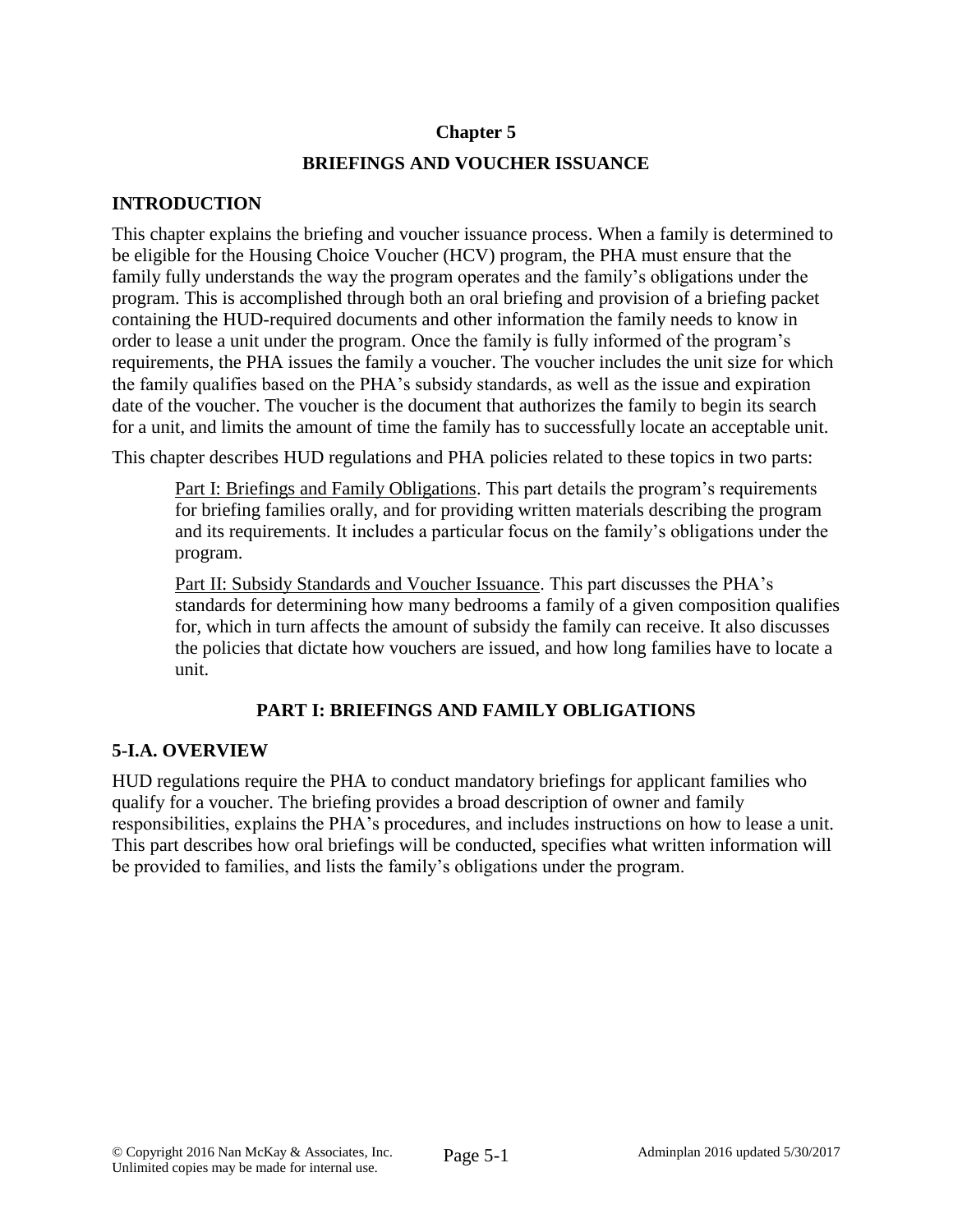# **5-I.B. BRIEFING [24 CFR 982.301]**

The PHA must give the family an oral briefing and provide the family with a briefing packet containing written information about the program. Families may be briefed individually or in groups. At the briefing, the PHA must ensure effective communication in accordance with Section 504 requirements (Section 504 of the Rehabilitation Act of 1973), and ensure that the briefing site is accessible to individuals with disabilities. For a more thorough discussion of accessibility requirements, refer to Chapter 2.

### PHA Policy

Briefings will be conducted in group meetings.

Generally, the head of household is required to attend the briefing. If the head of household is unable to attend, the PHA may approve another adult family member to attend the briefing.

Families that attend group briefings and still need individual assistance will be referred to an appropriate PHA staff person.

Briefings will be conducted in English. For limited English proficient (LEP) applicants, the PHA will provide translation services in accordance with the PHA's LEP plan (See Chapter 2).

### **Notification and Attendance**

### PHA Policy

Families will be notified of their eligibility for assistance at the time they are invited to attend a briefing. The notice will identify who is required to attend the briefing, as well as the date and time of the scheduled briefing.

If the notice is returned by the post office with no forwarding address, the applicant will be denied and their name will not be placed back on the waiting list. If the notice is returned by the post office with a forwarding address, the notice will be re-sent to the address indicated.

Applicants who fail to attend a scheduled briefing will be scheduled for another briefing automatically. The PHA will notify the family of the date and time of the second scheduled briefing. Applicants who fail to attend two scheduled briefings, without prior PHA approval, will be denied assistance (see Chapter 3).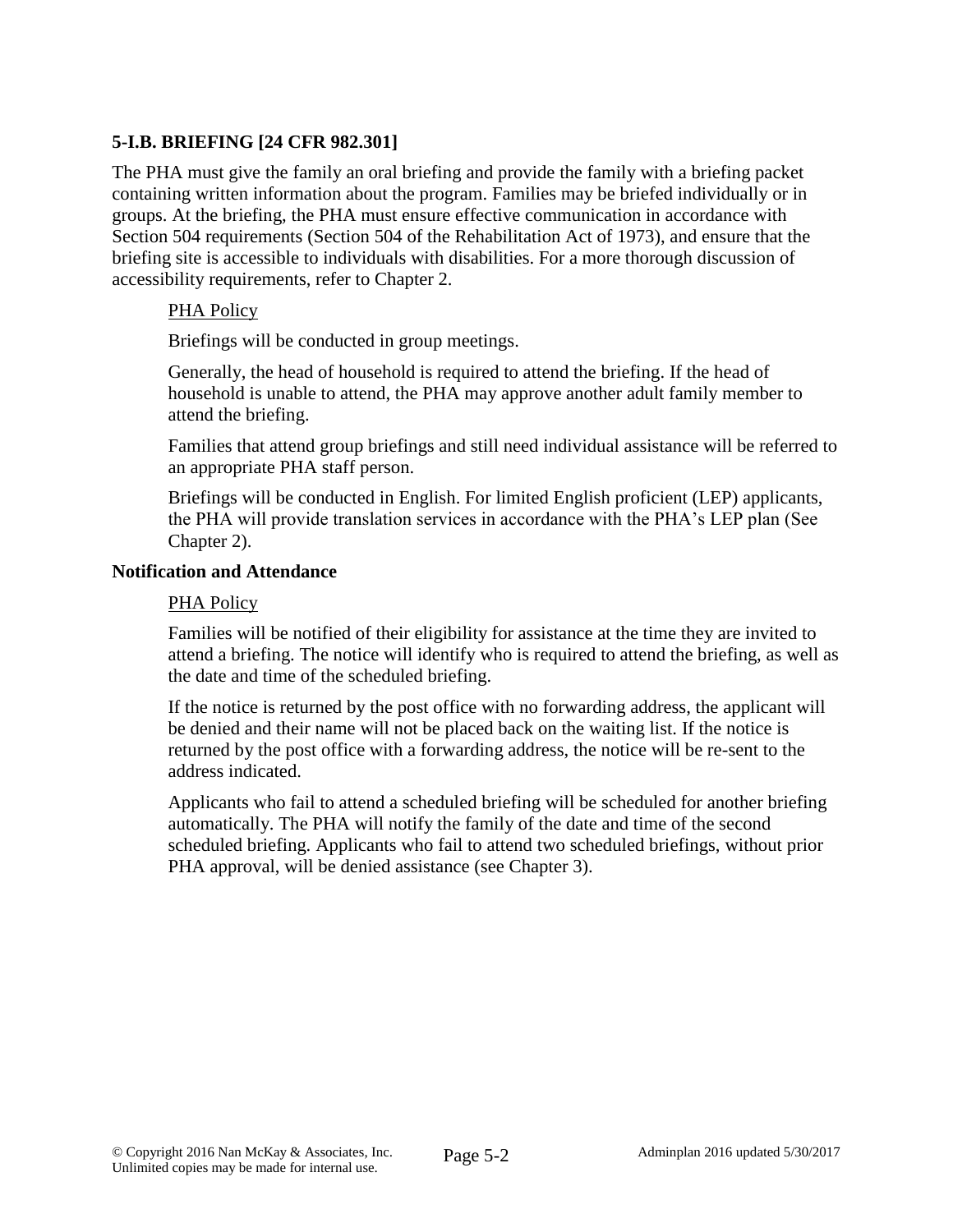# **Oral Briefing [24 CFR 982.301(a)]**

Each briefing must provide information on the following subjects:

- How the Housing Choice Voucher program works;
- Family and owner responsibilities;
- Where the family can lease a unit, including renting a unit inside or outside the PHA's jurisdiction;
- An explanation of how portability works. The PHA may not discourage the family from choosing to live anywhere in the PHA jurisdiction or outside the PHA jurisdiction under portability, unless otherwise expressly authorized by statute, regulation, PIH Notice, or court order;
- The PHA must inform the family of how portability may affect the family's assistance through screening, subsidy standards, payment standards, and any other elements of the portability process which may affect the family's assistance;
- The advantages of areas that do not have a high concentration of low-income families; and
- For families receiving welfare-to-work vouchers, a description of any local obligations of a welfare-to-work family and an explanation that failure to meet the obligations is grounds for denial of admission or termination of assistance.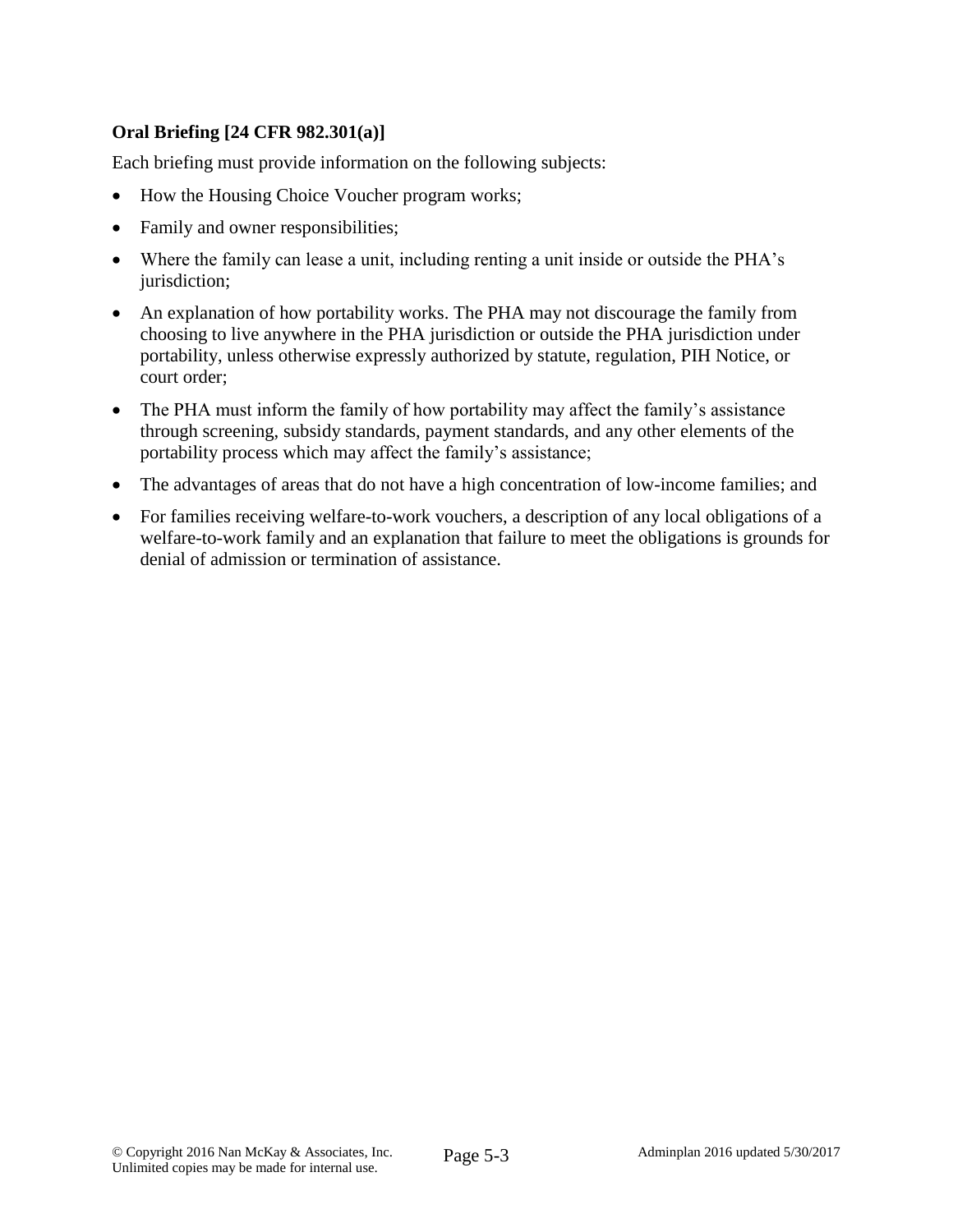# **Briefing Packet [24 CFR 982.301(b)]**

Documents and information provided in the briefing packet must include the following:

- The term of the voucher, voucher suspensions, and the PHA's policies on any extensions of the term. If the PHA allows extensions, the packet must explain how the family can request an extension.
- A description of the method used to calculate the housing assistance payment for a family, including how the PHA determines the payment standard for a family, how the PHA determines total tenant payment for a family, and information on the payment standard and utility allowance schedule.
- An explanation of how the PHA determines the maximum allowable rent for an assisted unit.
- Where the family may lease a unit and an explanation of how portability works, including information on how portability may affect the family's assistance through screening, subsidy standards, payment standards, and any other elements of the portability process that may affect the family's assistance.
- The HUD-required tenancy addendum, which must be included in the lease.
- The form the family must use to request approval of tenancy**,** and a description of the procedure for requesting approval for a tenancy.
- A statement of the PHA policy on providing information about families to prospective owners.
- The PHA subsidy standards including when and how exceptions are made.
- Materials (e.g., brochures) on how to select a unit and any additional information on selecting a unit that HUD provides.
- Information on federal, state and local equal opportunity laws and a copy of the housing discrimination complaint form.
- A list of landlords known to the PHA who may be willing to lease a unit to the family or other resources (e.g., newspapers, organizations, online search tools) known to the PHA that may assist the family in locating a unit. PHAs must ensure that the list of landlords or other resources covers areas outside of poverty or minority concentration.
- Notice that if the family includes a person with disabilities, the family may request a list of available accessible units known to the PHA.
- The family obligations under the program, including any obligations of a welfare-to-work family.
- The grounds on which the PHA may terminate assistance for a participant family because of family action or failure to act.
- PHA informal hearing procedures including when the PHA is required to offer a participant family the opportunity for an informal hearing, and how to request the hearing.
- An explanation of the advantages of moving to an area that does not have a high concentration of low-income families.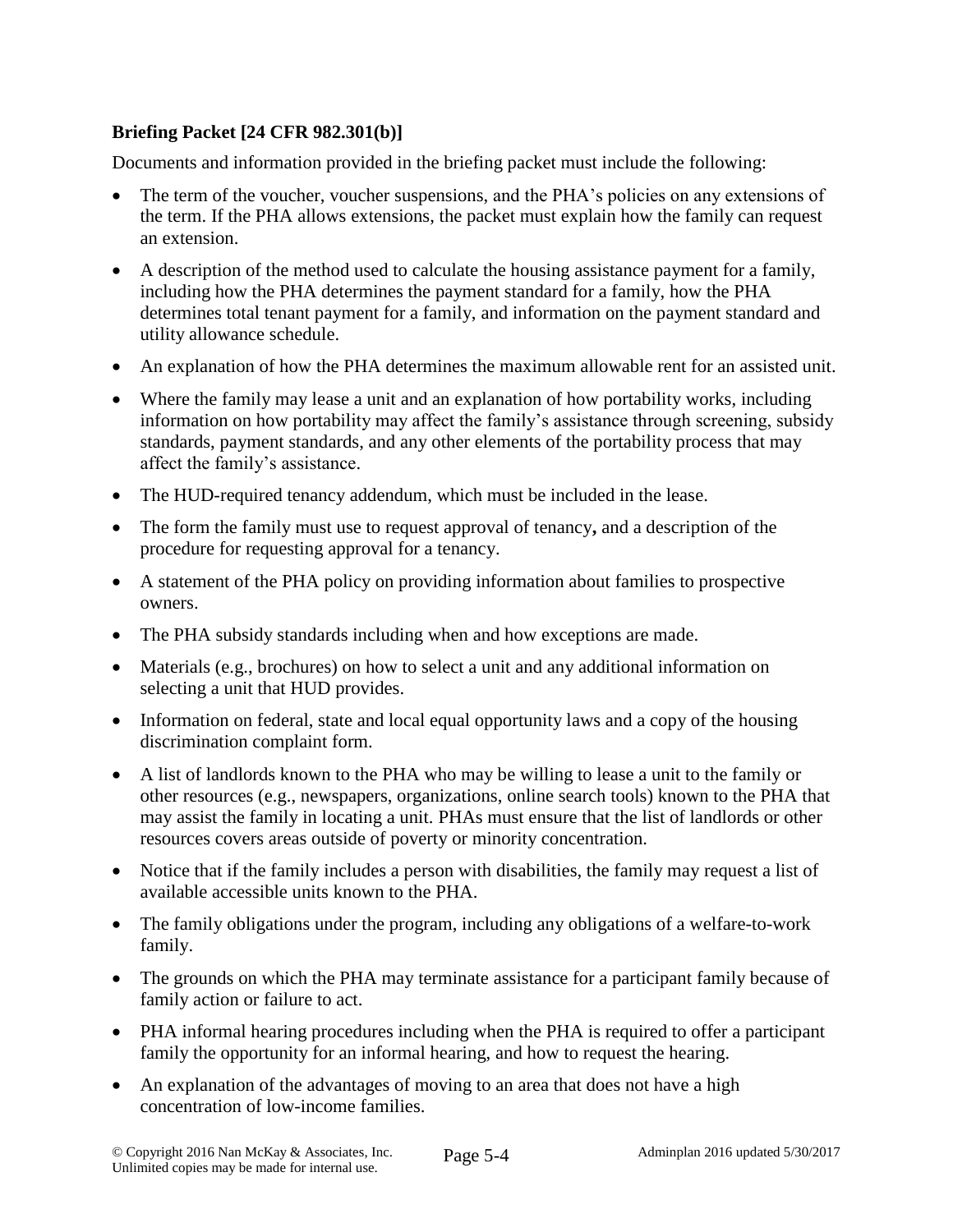If the PHA is located in a metropolitan area, the following additional information must be included in the briefing packet in order to receive full points under SEMAP Indicator 7, Expanding Housing Opportunities [24 CFR 985.3(g)]:

- Maps showing areas with housing opportunities outside areas of poverty or minority concentration, both within its jurisdiction and its neighboring jurisdiction
- Information about the characteristics of these areas including job opportunities, schools, transportation, and other services
- An explanation of how portability works, including a list of portability contact persons for neighboring PHAs with names, addresses, and telephone numbers

## **Additional Items to Be Included in the Briefing Packet**

In addition to items required by the regulations, PHAs may wish to include supplemental materials to help explain the program to both participants and owners [HCV GB p. 8-7, Notice PIH 2010-19].

## PHA Policy

The PHA will provide the following additional materials in the briefing packet:

The HUD pamphlet on lead-based paint entitled *Protect Your Family from Lead in Your Home*

Information on how to fill out and file a housing discrimination complaint form

Information about the protections afforded by the Violence against Women Act of 2013 (VAWA) to victims of domestic violence, dating violence, sexual assault, and stalking (see section 16-IX.C)

"Is Fraud Worth It?" (form HUD-1141-OIG), which explains the types of actions a family must avoid and the penalties for program abuse

"What You Should Know about EIV," a guide to the Enterprise Income Verification (EIV) system published by HUD as an attachment to Notice PIH 2010-19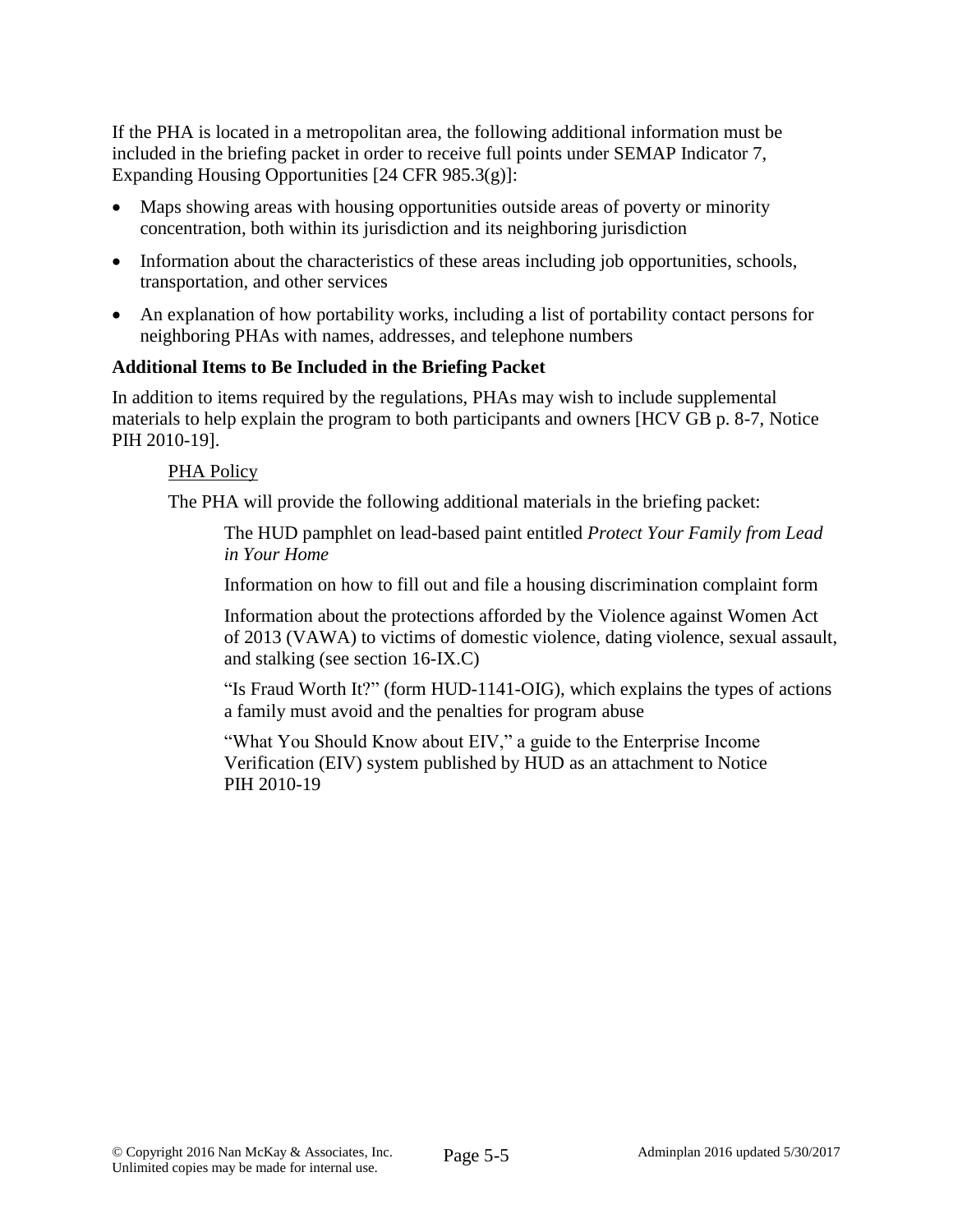# **5-I.C. FAMILY OBLIGATIONS**

Obligations of the family are described in the housing choice voucher (HCV) regulations and on the voucher itself. These obligations include responsibilities the family is required to fulfill, as well as prohibited actions. The PHA must inform families of these obligations during the oral briefing, and the same information must be included in the briefing packet. When the family's unit is approved and the HAP contract is executed, the family must meet those obligations in order to continue participating in the program. Violation of any family obligation may result in termination of assistance, as described in Chapter 12.

## **Time Frames for Reporting Changes Required By Family Obligations**

## PHA Policy

Unless otherwise noted below, when family obligations require the family to respond to a request or notify the PHA of a change, notifying the PHA of the request or change within 10 business days is considered prompt notice.

When a family is required to provide notice to the PHA, the notice must be in writing.

## **Family Obligations [24 CFR 982.551]**

The family obligations of the voucher are listed as follows:

- The family must supply any information that the PHA or HUD determines to be necessary, including submission of required evidence of citizenship or eligible immigration status.
- The family must supply any information requested by the PHA or HUD for use in a regularly scheduled reexamination or interim reexamination of family income and composition.
- The family must disclose and verify social security numbers and sign and submit consent forms for obtaining information.
- Any information supplied by the family must be true and complete.
- The family is responsible for any Housing Quality Standards (HQS) breach by the family caused by failure to pay tenant-provided utilities or appliances, or damages to the dwelling unit or premises beyond normal wear and tear caused by any member of the household or guest.

#### PHA Policy

Damages beyond normal wear and tear will be considered to be damages which could be assessed against the security deposit.

 The family must allow the PHA to inspect the unit at reasonable times and after reasonable notice, as described in Chapter 8 of this plan.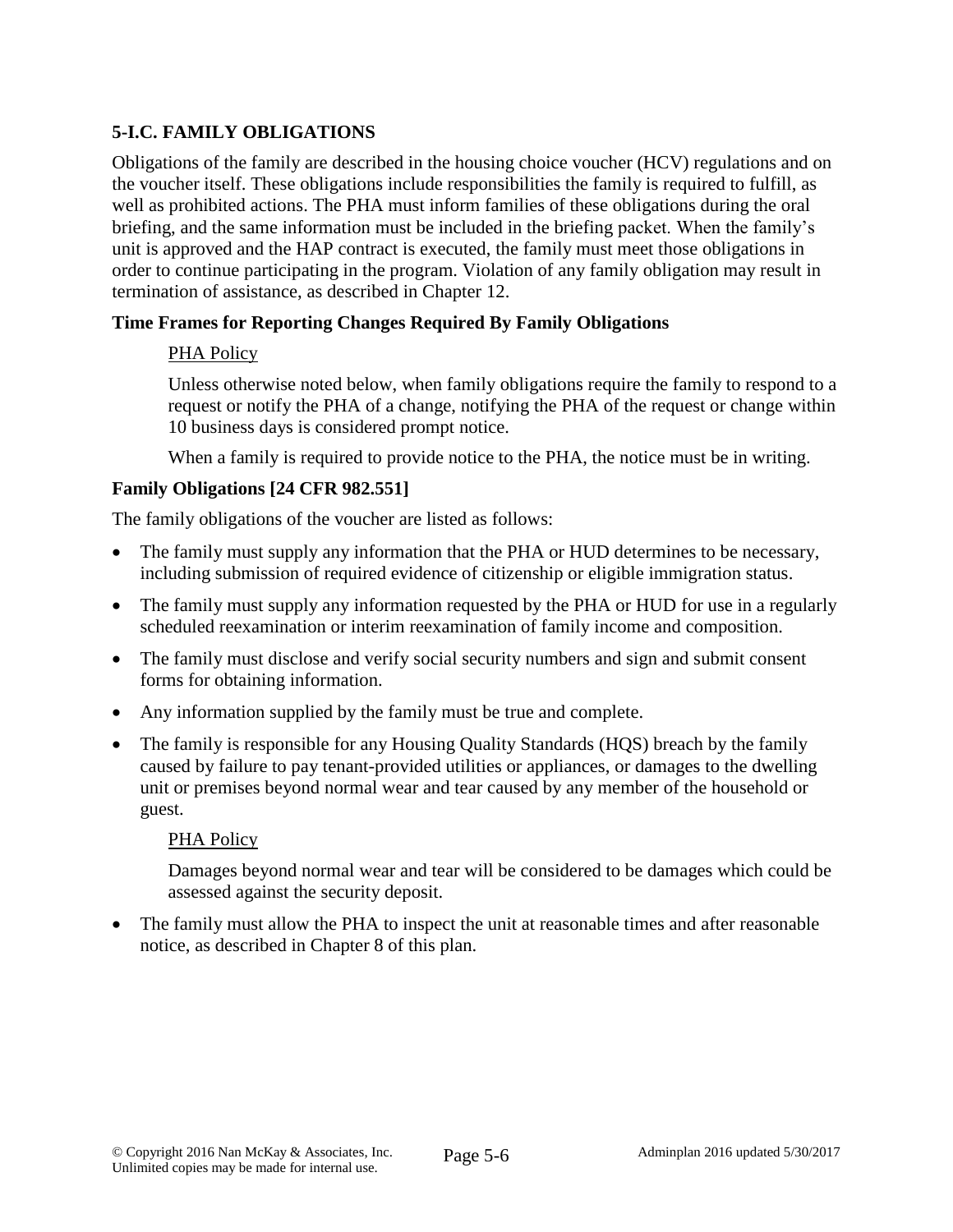The family must not commit any serious or repeated violation of the lease.

# PHA Policy

The PHA will determine if a family has committed serious or repeated violations of the lease based on available evidence, including but not limited to, a court-ordered eviction or an owner's notice to evict, police reports, and affidavits from the owner, neighbors, or other credible parties with direct knowledge.

*Serious and repeated lease violations* will include, but not be limited to, nonpayment of rent, disturbance of neighbors, destruction of property, living or housekeeping habits that cause damage to the unit or premises, and criminal activity. Generally, the criterion to be used will be whether or not the reason for the eviction was the fault of the tenant or guests. Any incidents of, or criminal activity related to, domestic violence, dating violence, sexual assault, or stalking will not be construed as serious or repeated lease violations by the victim  $[24 \text{ CFR } 5.2005(c)(1)].$ 

 The family must notify the PHA and the owner before moving out of the unit or terminating the lease.

## PHA Policy

The family must comply with lease requirements regarding written notice to the owner. The family must provide written notice to the PHA at the same time the owner is notified.

- The family must promptly give the PHA a copy of any owner eviction notice.
- The family must use the assisted unit for residence by the family. The unit must be the family's only residence.
- The composition of the assisted family residing in the unit must be approved by the PHA. The family must promptly notify the PHA in writing of the birth, adoption, or court-awarded custody of a child. The family must request PHA approval to add any other family member as an occupant of the unit.

# PHA Policy

The request to add a family member must be submitted in writing and approved prior to the person moving into the unit. The PHA will determine eligibility of the new member in accordance with the policies in Chapter 3.

- The family must promptly notify the PHA in writing if any family member no longer lives in the unit.
- If the PHA has given approval, a foster child or a live-in aide may reside in the unit. The PHA has the discretion to adopt reasonable policies concerning residency by a foster child or a live-in aide, and to define when PHA consent may be given or denied. For policies related to the request and approval/disapproval of foster children, foster adults, and live-in aides, see Chapter 3 (sections I.K and I.M), and Chapter 11 (section II.B).
- The family must not sublease the unit, assign the lease, or transfer the unit.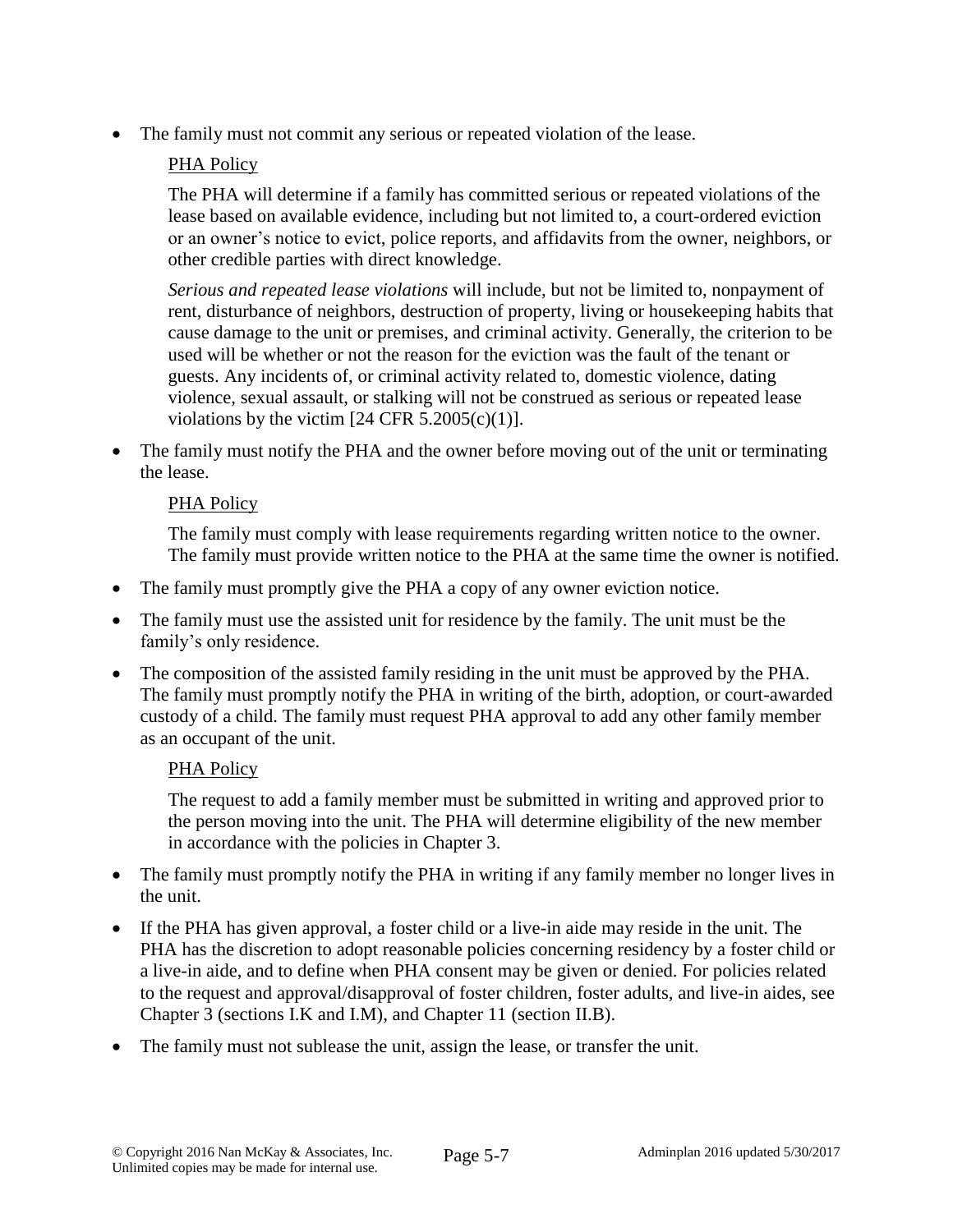# PHA Policy

Subleasing includes receiving payment to cover rent and utility costs by a person living in the unit who is not listed as a family member.

- The family must supply any information requested by the PHA to verify that the family is living in the unit or information related to family absence from the unit.
- The family must promptly notify the PHA when the family is absent from the unit.

# PHA Policy

Notice is required under this provision only when all family members will be absent from the unit for an extended period. An extended period is defined as any period greater than 30 calendar days. Written notice must be provided to the PHA at the start of the extended absence.

- The family must pay utility bills and provide and maintain any appliances that the owner is not required to provide under the lease [Form HUD-52646, Voucher].
- The family must not own or have any interest in the unit, (other than in a cooperative and owners of a manufactured home leasing a manufactured home space).
- Family members must not commit fraud, bribery, or any other corrupt or criminal act in connection with the program. (See Chapter 14, Program Integrity for additional information).
- Family members must not engage in drug-related criminal activity or violent criminal activity or other criminal activity that threatens the health, safety or right to peaceful enjoyment of other residents and persons residing in the immediate vicinity of the premises. See Chapter 12 for HUD and PHA policies related to drug-related and violent criminal activity.
- Members of the household must not engage in abuse of alcohol in a way that threatens the health, safety or right to peaceful enjoyment of the other residents and persons residing in the immediate vicinity of the premises. See Chapter 12 for a discussion of HUD and PHA policies related to alcohol abuse.
- An assisted family or member of the family must not receive HCV program assistance while receiving another housing subsidy, for the same unit or a different unit under any other federal, state or local housing assistance program.
- A family must not receive HCV program assistance while residing in a unit owned by a parent, child, grandparent, grandchild, sister or brother of any member of the family, unless the PHA has determined (and has notified the owner and the family of such determination) that approving rental of the unit, notwithstanding such relationship, would provide reasonable accommodation for a family member who is a person with disabilities. [Form HUD-52646, Voucher]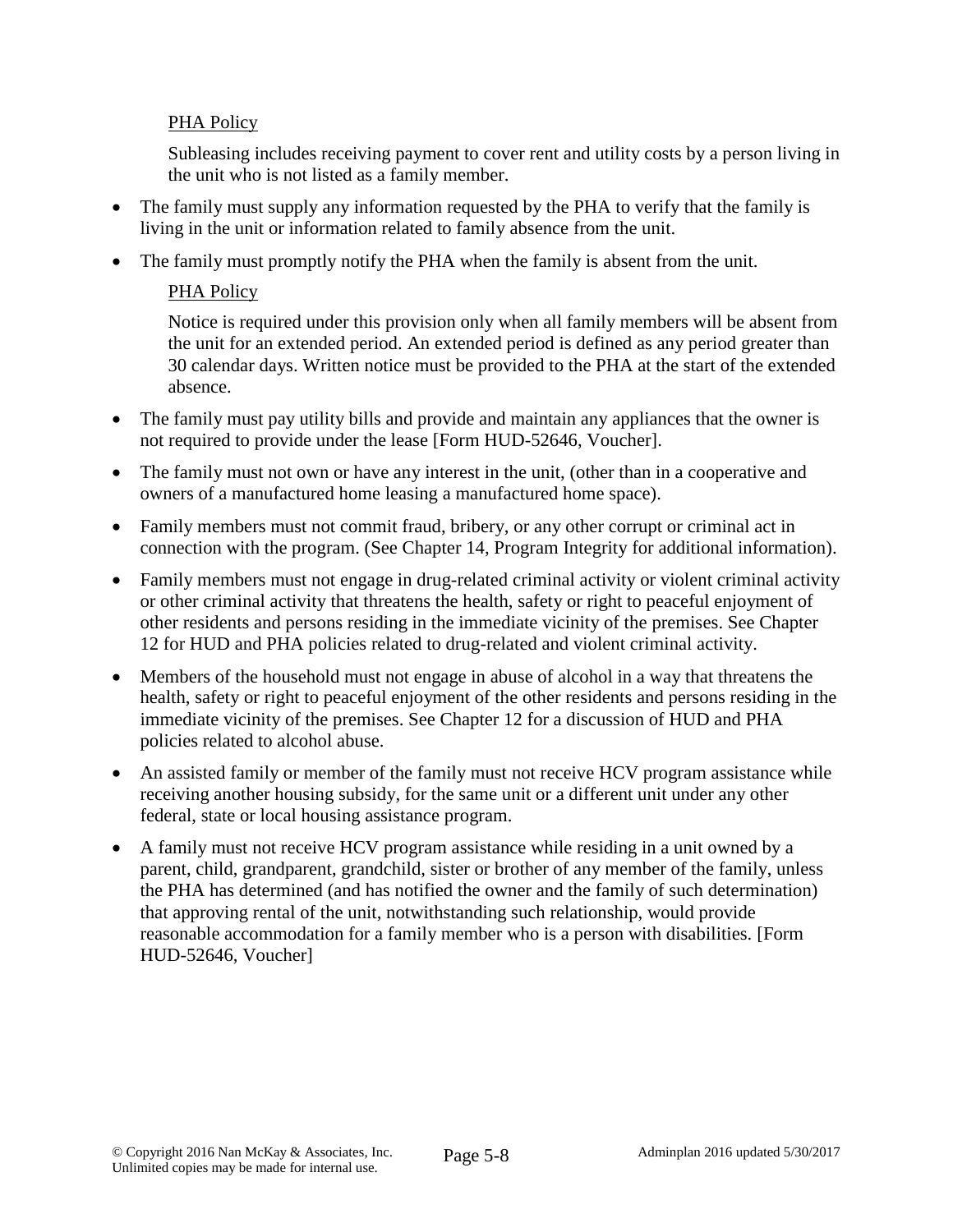# **PART II: SUBSIDY STANDARDS AND VOUCHER ISSUANCE**

## **5-II.A. OVERVIEW**

The PHA must establish subsidy standards that determine the number of bedrooms needed for families of different sizes and compositions. This part presents the policies that will be used to determine the family unit size (also known as the voucher size) a particular family should receive, and the policies that govern making exceptions to those standards. The PHA must also establish policies related to the issuance of the voucher, to the voucher term, and to any extensions of the voucher term.

# **5-II.B. DETERMINING FAMILY UNIT (VOUCHER) SIZE [24 CFR 982.402]**

For each family, the PHA determines the appropriate number of bedrooms under the PHA subsidy standards and enters the family unit size on the voucher that is issued to the family. The family unit size does not dictate the size of unit the family must actually lease, nor does it determine who within a household will share a bedroom/sleeping room.

The following requirements apply when the PHA determines family unit size:

- The subsidy standards must provide for the smallest number of bedrooms needed to house a family without overcrowding.
- The subsidy standards must be consistent with space requirements under the housing quality standards.
- The subsidy standards must be applied consistently for all families of like size and composition.
- A child who is temporarily away from the home because of placement in foster care is considered a member of the family in determining the family unit size.
- A family that consists of a pregnant woman (with no other persons) must be treated as a twoperson family.
- Any live-in aide (approved by the PHA to reside in the unit to care for a family member who is disabled or is at least 50 years of age) must be counted in determining the family unit size;
- Unless a live-in-aide resides with a family, the family unit size for any family consisting of a single person must be either a zero- or one-bedroom unit, as determined under the PHA subsidy standards.

#### PHA Policy

The PHA will assign one bedroom for a single head of household or for married or unmarried persons living together in a spousal relationship or for the head of household and an unrelated adult living in a roommate like situation, and one bedroom for each two person thereafter, regardless of age or sex.

Foster children will be included in determining unit size only if they will be in the unit for more than 180 consecutive calendar days.

The subsidy standards will apply as follows: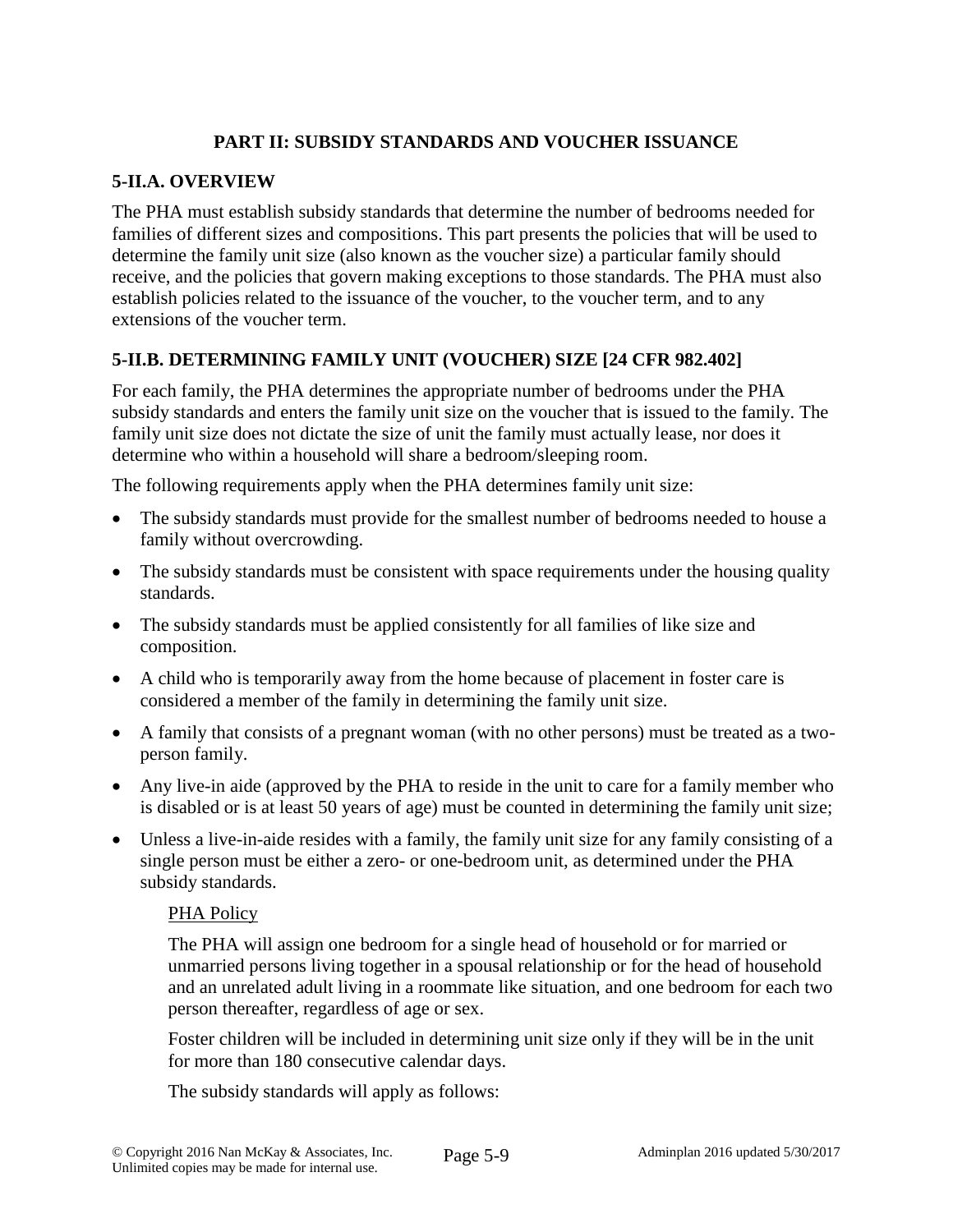1. Single persons are eligible for a studio or one bedroom voucher.

2. A pregnant single person or a single person in possession of a certified copy of a final custody order/decree signed by a judge (without other children may apply for assistance, and will be issued a two bedroom voucher or one of appropriate size.

3. Married or unmarried persons expecting a child through birth, adoption, or foster care will be issued a voucher based on the anticipated household composition (with verifications as above).

4. Married or unmarried persons living together in a spousal relationship will be issued a one bedroom voucher, for example: co-heads.

5. Two unrelated adults, both of whom meet all other eligibility requirements and need to provide support for each other because of their disabilities, may be issued a two bedroom voucher.

6. Two adults related by blood will be issued a two bedroom voucher.

7. Two unrelated adults living in a roommate situation will be issued a one bedroom voucher.

8. A single head of household with one child will be issued a two bedroom voucher.

9. A single head of household with two children will be issued a two bedroom voucher regardless of age or sex of children.

10. A single head of household with three children will be issued a three bedroom voucher regardless of ae or sex of children.

11. A couple with one child will be issued a two bedroom voucher.

12. A couple with two children will be issued a two bedroom voucher regardless of age or sex of children.

13. A couple with three children will be issued a three bedroom voucher regardless of age or sex of children.

14. A couple with four children will be issued a three bedroom voucher regardless of age or sex of children.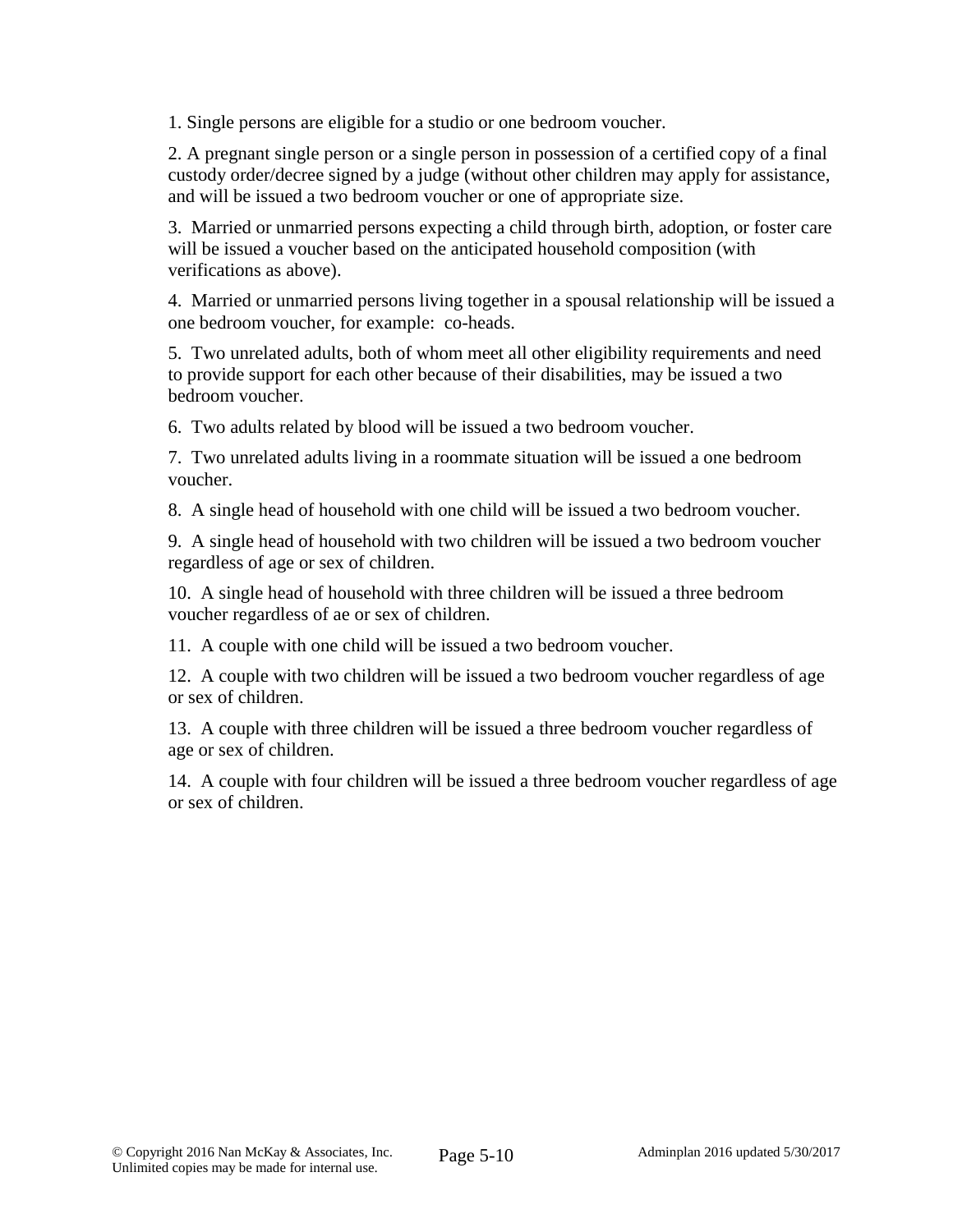# **5-II.C. EXCEPTIONS TO SUBSIDY STANDARDS**

In determining family unit size for a particular family, the PHA may grant an exception to its established subsidy standards if the PHA determines that the exception is justified by the age, sex, health, handicap, or relationship of family members or other personal circumstances [24 CFR 982.402(b)(8)]. Reasons may include, but are not limited to:

- A need for an additional bedroom for medical equipment
- A need for a separate bedroom for reasons related to a family member's disability, medical or health condition

For a single person who is not elderly, disabled, or a remaining family member, an exception cannot override the regulatory limit of a zero or one bedroom [24 CFR 982.402(b)(8)].

### PHA Policy

The PHA will consider granting an exception for any of the reasons specified in the regulation: the age, sex, health, handicap, or relationship of family members or other personal circumstances.

The family must request any exception to the subsidy standards in writing. The request must explain the need or justification for a larger family unit size, and must include appropriate documentation. Requests based on health-related reasons must be verified by a knowledgeable professional source (e.g., doctor or health professional), unless the disability and the disability–related request for accommodation is readily apparent or otherwise known. The family's continued need for an additional bedroom due to special medical equipment must be re-verified at annual reexamination.

The PHA will notify the family of its determination within 10 business days of receiving the family's request. If a participant family's request is denied, the notice will inform the family of their right to request an informal hearing.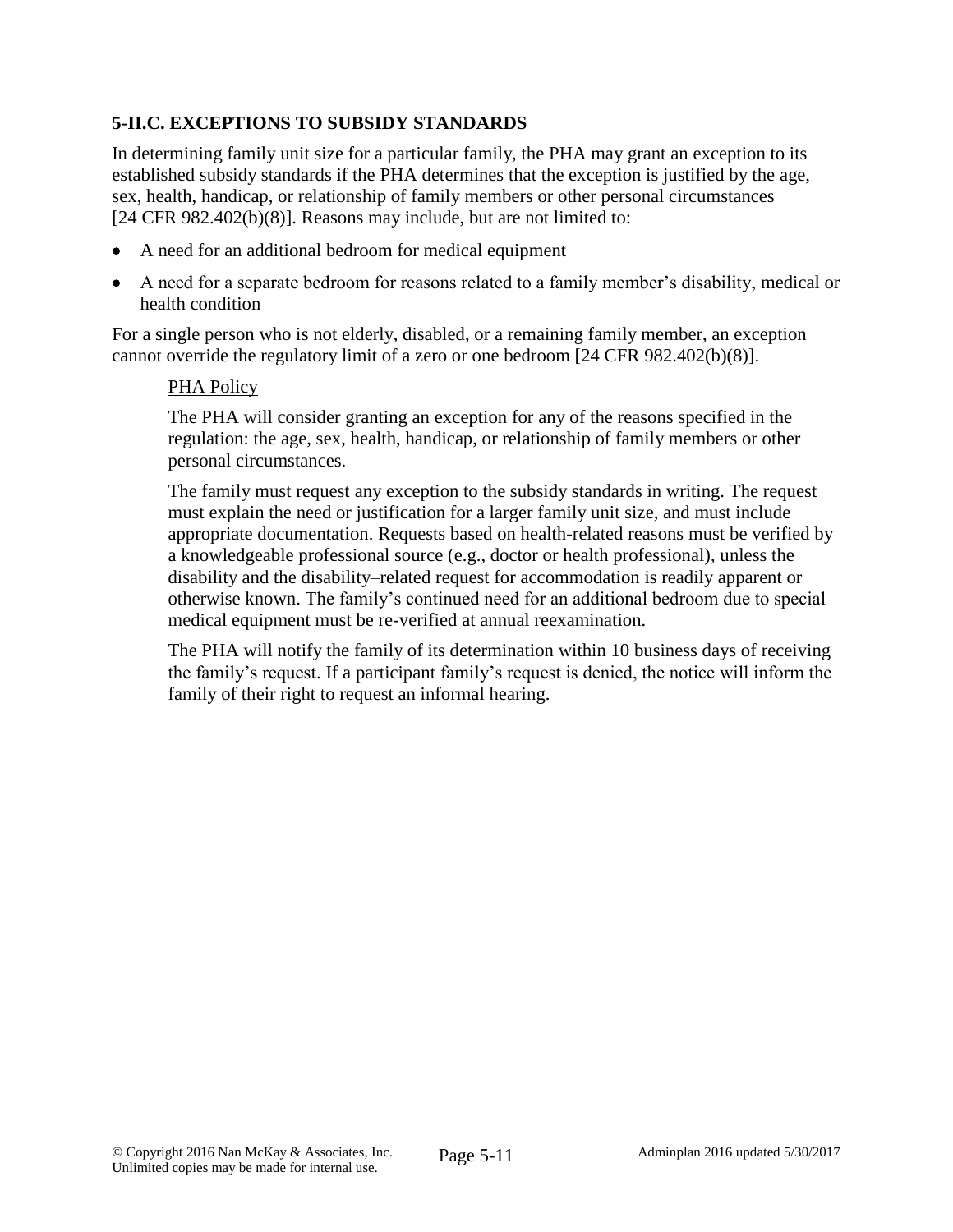# **5-II.D. VOUCHER ISSUANCE [24 CFR 982.302]**

When a family is selected from the waiting list (or as a special admission as described in Chapter 4), or when a participant family wants to move to another unit, the PHA issues a Housing Choice Voucher, form HUD-52646. This chapter deals only with voucher issuance for applicants. For voucher issuance associated with moves of program participants, please refer to Chapter 10.

The voucher is the family's authorization to search for housing. It specifies the unit size for which the family qualifies, and includes both the date of voucher issuance and date of expiration. It contains a brief description of how the program works and explains the family obligations under the program. The voucher is evidence that the PHA has determined the family to be eligible for the program, and that the PHA expects to have money available to subsidize the family if the family finds an approvable unit. However, the PHA does not have any liability to any party by the issuance of the voucher, and the voucher does not give the family any right to participate in the PHA's housing choice voucher program [Voucher, form HUD-52646]

A voucher can be issued to an applicant family only after the PHA has determined that the family is eligible for the program based on verification of information received within the 60 days prior to issuance [24 CFR 982.201(e)] and after the family has attended an oral briefing [HCV 8-1].

## PHA Policy

Vouchers will be issued to eligible applicants immediately following the mandatory briefing.

The PHA should have sufficient funds to house an applicant before issuing a voucher. If funds are insufficient to house the family at the top of the waiting list, the PHA must wait until it has adequate funds before it calls another family from the list [HCV GB p. 8-10].

## PHA Policy

Prior to issuing any vouchers, the PHA will determine whether it has sufficient funding in accordance with the policies in Part VIII of Chapter 16.

If the PHA determines that there is insufficient funding after a voucher has been issued, the PHA may rescind the voucher and place the affected family back on the waiting list.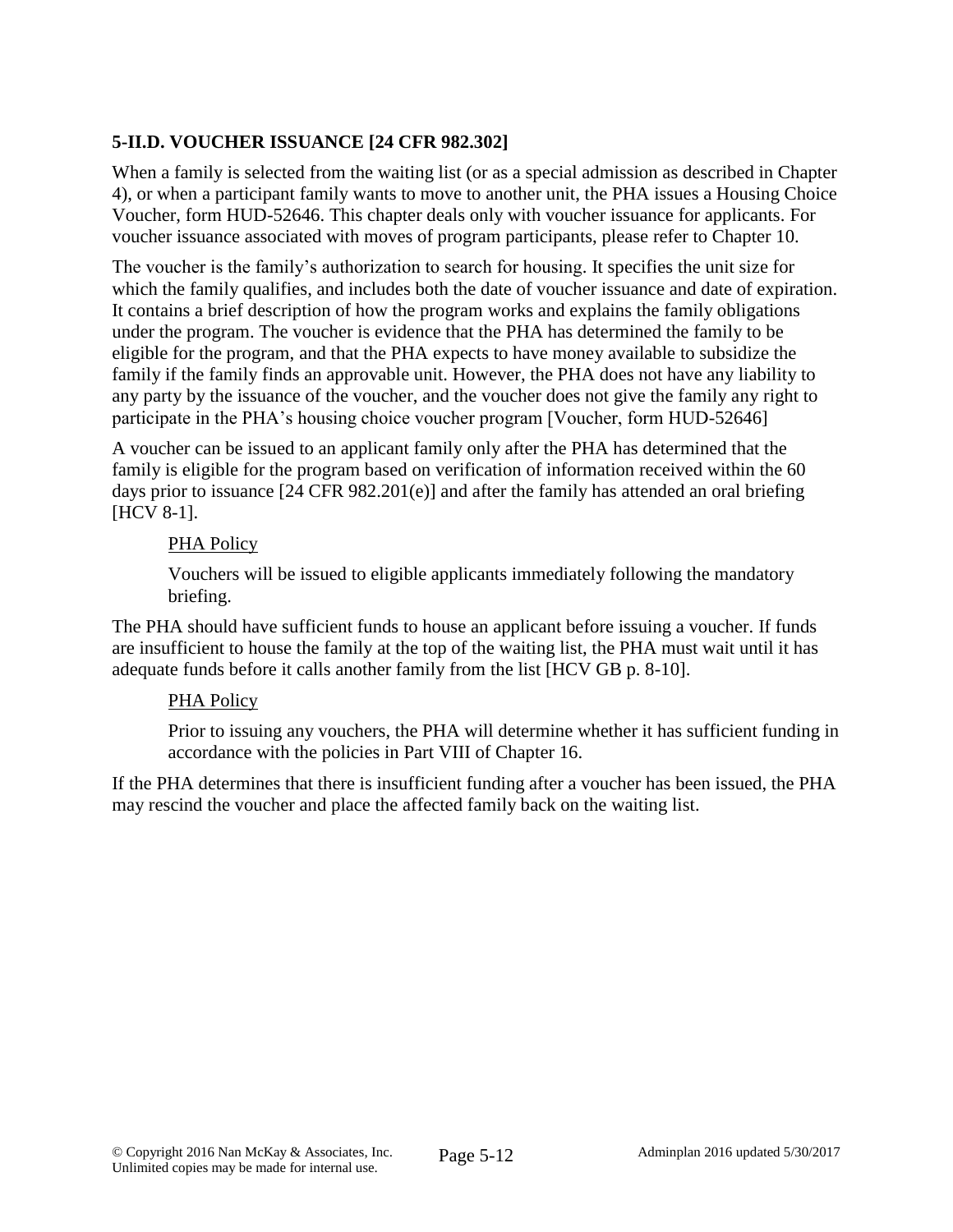# **5-II.E. VOUCHER TERM AND EXTENSIONS**

### **Voucher Term [24 CFR 982.303]**

The initial term of a voucher must be at least 60 calendar days. The initial term must be stated on the voucher [24 CFR 982.303(a)].

### PHA Policy

The initial voucher term will be 60 calendar days.

The family must submit a Request for Tenancy Approval and proposed lease within the 60-day period unless the PHA grants an extension.

#### **Extensions of Voucher Term [24 CFR 982.303(b)]**

The PHA has the authority to grant extensions of search time, to specify the length of an extension, and to determine the circumstances under which extensions will be granted. There is no limit on the number of extensions that the PHA can approve. Discretionary policies related to extension and expiration of search time must be described in the PHA's administrative plan [24 CFR 982.54].

PHAs must approve additional search time if needed as a reasonable accommodation to make the program accessible to and usable by a person with disabilities. The extension period must be reasonable for the purpose.

The family must be notified in writing of the PHA's decision to approve or deny an extension. The PHA's decision to deny a request for an extension of the voucher term is not subject to informal review [24 CFR 982.554(c)(4)].

#### PHA Policy

The PHA will automatically approve one 30-day extension upon written request from the family.

The PHA will approve additional extensions only in the following circumstances:

It is necessary as a reasonable accommodation for a person with disabilities.

It is necessary due to reasons beyond the family's control, as determined by the PHA. Following is a list of extenuating circumstances that the PHA may consider in making its decision. The presence of these circumstances does not guarantee that an extension will be granted:

Serious illness or death in the family

Other family emergency

Obstacles due to employment

Whether the family has already submitted requests for tenancy approval that were not approved by the PHA

Whether family size or other special circumstances make it difficult to find a suitable unit